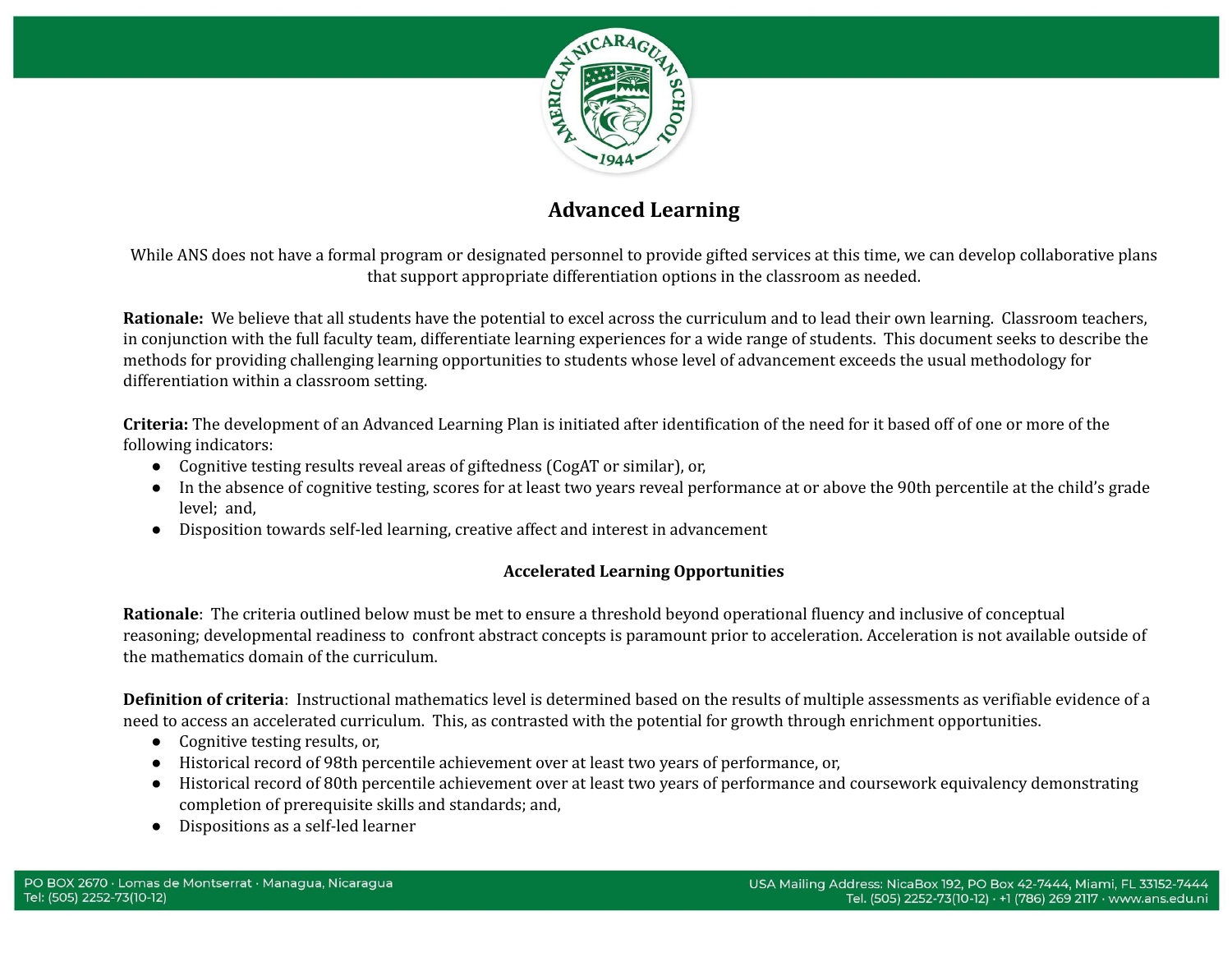

Goals for this personalized instruction plan are created with a focus on the student's area of ALP identification. The goals are meant to be revisited and adapted as needed and based on assessments throughout the school year. These goals should be created at the beginning of each with students, families, teachers, and any other relevant staff members at ANS.

## **Middle School Mathematics**

Primary School mathematics teach all of the concepts required for application in more abstract domains in later years. The foundation of: number & operations, geometry, operations & algebraic thinking and measurement & data are essential concrete operational domains for success in mathematics.

Middle School mathematics engage students with the conceptual applications of these foundational domains. Students who demonstrate mastery of the grade-level expectations for a course, prior to enrollment may be considered for application. For rising sixth and rising seventh graders, multiple data points are reviewed in order to determine a student's level of mastery. For rising eighth graders, the curriculum of Math 8 becomes more similar to that of Algebra I, which allows for students performing at a grade level benchmark of 60th percentil to be considered for acceleration pathways.

High School mathematics rely on prerequisite skills and knowledge to ensure success from one level to the next. Acceleration is only possible through the consolidation of a course by time through summer enrollment or in certain course sequences through concurrent enrollment in mathematics courses.

Course placement is never a definitive track of course sequences. By utilizing data to inform placement, many pathways to mathematics coursework can be pursued. The student's math teacher and guidance counselor are the best point of contact to learn more about optimal placement and possible pathways.

## **Personalized Pathways**

If and when the level of rigor offered by academic courses has been accessed in full by a student, that student has the opportunity to consider personalized pathways, with the guidance of their academic counselor. Personalized pathways include, but are not limited to: online coursework, an internship, an approved independent study.